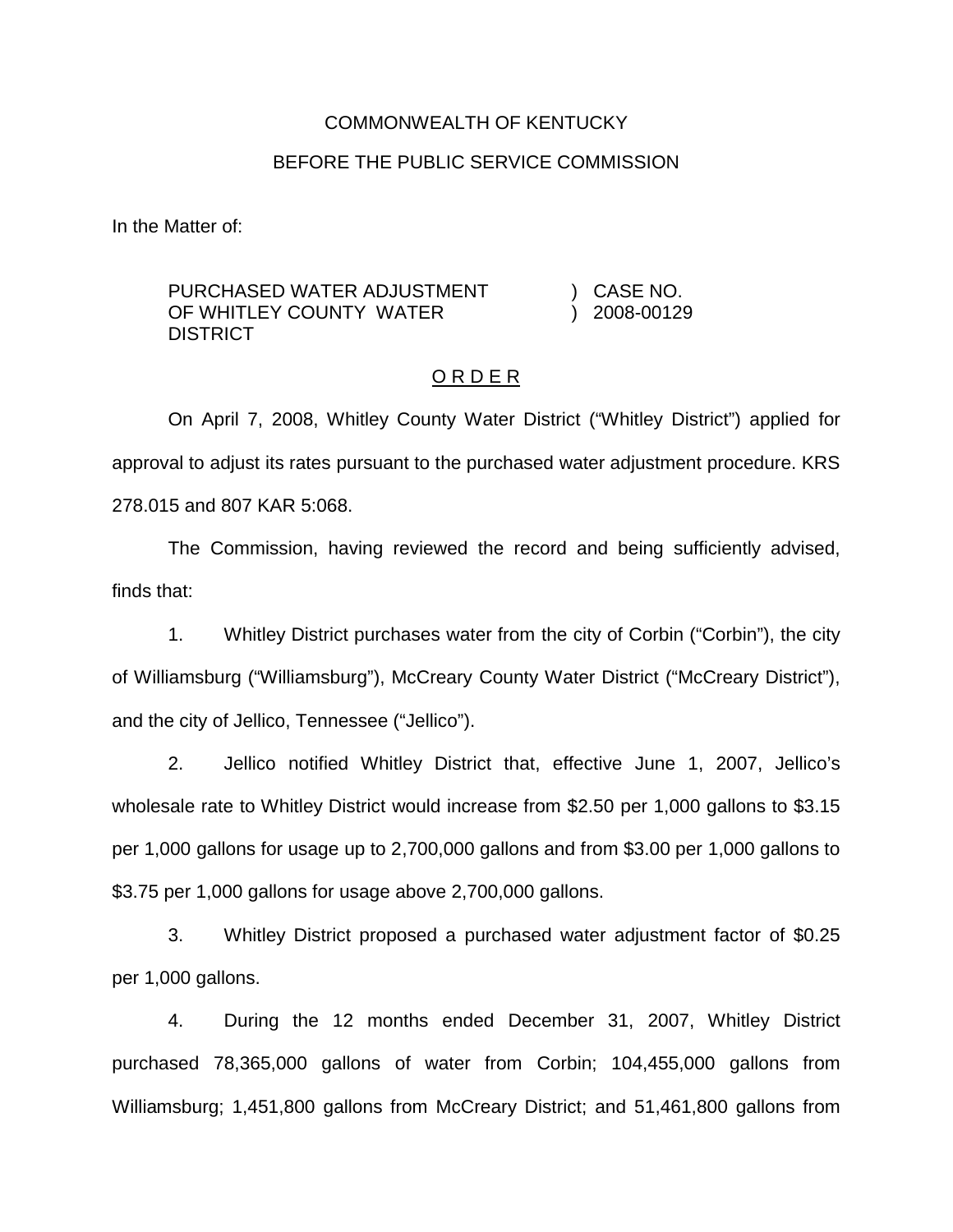Jellico. The increase in the cost of purchased water is \$35,356, resulting in a purchased water adjustment factor of \$0.25 per 1,000 gallons.

5. The purchased water adjustment factor of \$0.25 per 1,000 gallons is fair, just, and reasonable and should be approved.

IT IS THEREFORE ORDERED that:

1. The rates proposed by Whitley District are approved.

2. The purchased water adjustment factor of \$0.25 per 1,000 gallons as calculated in Appendix A is approved.

3. The rates in Appendix B, attached hereto and incorporated herein, are fair, just, and reasonable and are approved for service rendered on or after June 1, 2008.

4. Within 20 days of the date of this Order, Whitley District shall file with the Commission revised tariff sheets showing the rates approved herein.

Done at Frankfort, Kentucky, this 30<sup>th</sup> day of April, 2008.

By the Commission

Itive Director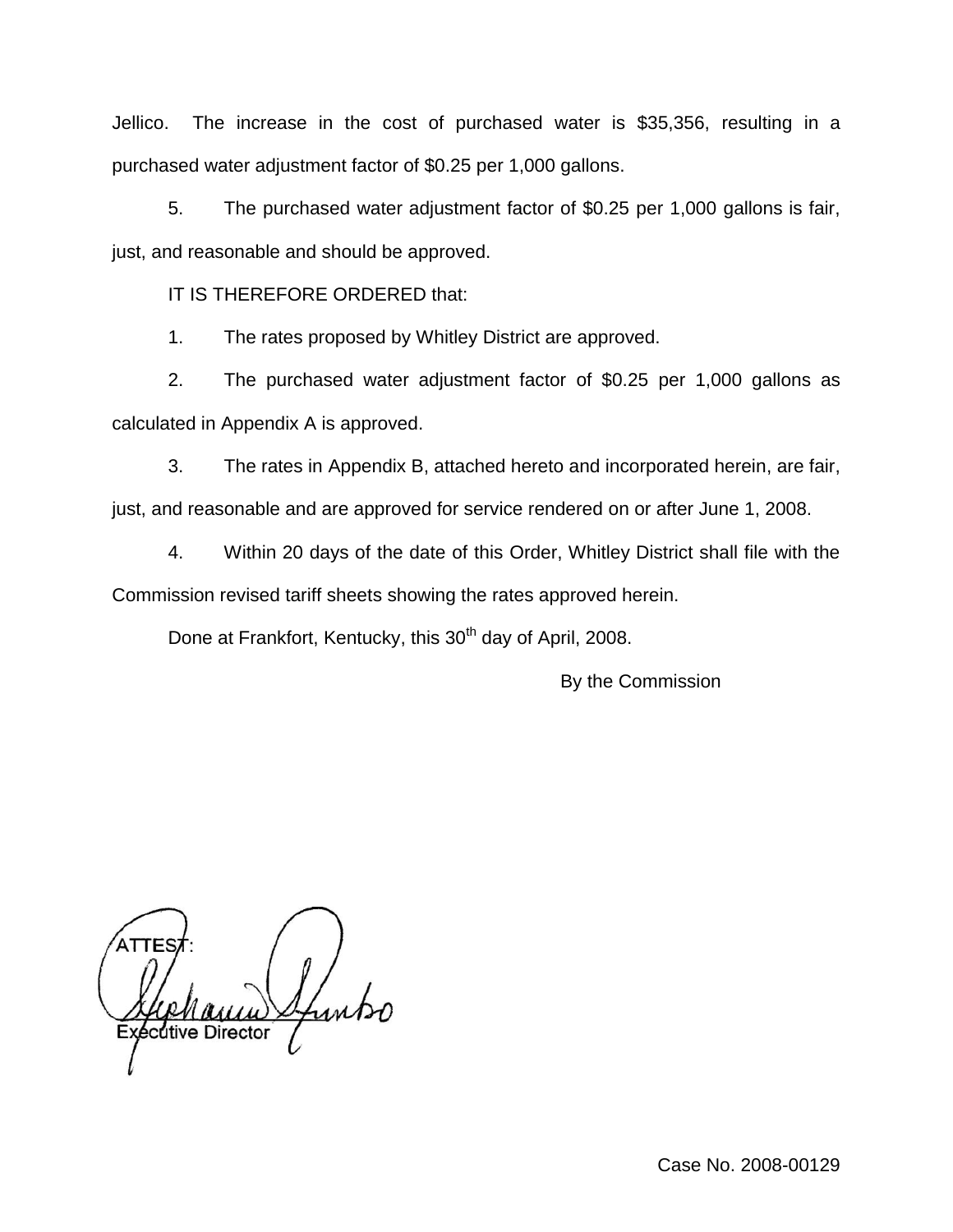# APPENDIX A

## APPENDIX TO AN ORDER OF THE KENTUCKY PUBLIC SERVICE COMMISSION IN CASE NO. 2008-00129 DATED APRIL 30, 2008

|                                                                         | <b>Base Rate</b>         | <b>New Rate</b>             |  |  |  |  |
|-------------------------------------------------------------------------|--------------------------|-----------------------------|--|--|--|--|
| City of Jellico, TN                                                     |                          |                             |  |  |  |  |
| Purchases in gallons                                                    | 51,461,800               | 51,461,800                  |  |  |  |  |
| Volumetric rate                                                         |                          |                             |  |  |  |  |
| $1^\text{St}$ 2,700,000                                                 | \$2.50/1,000             | \$3.15/1,000                |  |  |  |  |
| Over 2,700,000                                                          | \$3.00/1,000             | \$3.75/1,000                |  |  |  |  |
|                                                                         | \$173,542                | \$138,135                   |  |  |  |  |
|                                                                         |                          | Increased water cost 35,356 |  |  |  |  |
|                                                                         |                          |                             |  |  |  |  |
| City of Corbin                                                          |                          |                             |  |  |  |  |
| Purchases in gallons                                                    | 78,365,000               |                             |  |  |  |  |
| No change in rate                                                       |                          |                             |  |  |  |  |
|                                                                         |                          |                             |  |  |  |  |
| City of Williamsburg                                                    |                          |                             |  |  |  |  |
| Purchases in gallons                                                    | 104,455,000              |                             |  |  |  |  |
| No change in rate                                                       |                          |                             |  |  |  |  |
|                                                                         |                          |                             |  |  |  |  |
| <b>McCreary County Water District</b><br>Purchases in gallons 1,784,400 |                          |                             |  |  |  |  |
| No change in rate                                                       |                          |                             |  |  |  |  |
|                                                                         |                          |                             |  |  |  |  |
| Increased water cost                                                    |                          | 35,356<br>\$                |  |  |  |  |
| Divided by gallons sold                                                 |                          | 144,609,200                 |  |  |  |  |
| Purchased water adjustment factor                                       | \$0.25 per 1,000 gallons |                             |  |  |  |  |
|                                                                         |                          |                             |  |  |  |  |